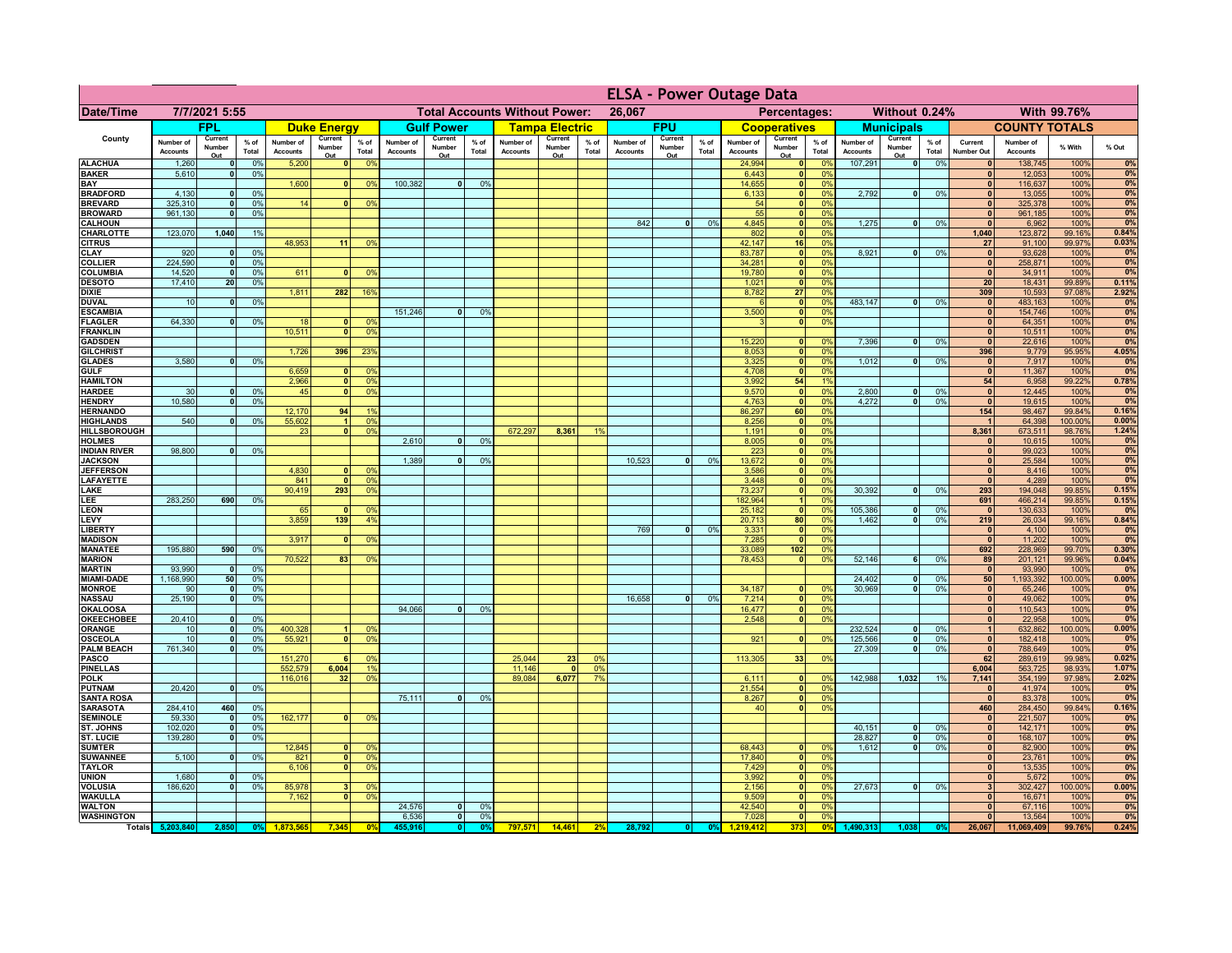## 7/7/2021 5:56 AM ELSA

| <b>Power Provider</b>                              | <b>County</b>    | <b>Number of Customers</b> | <b>Current Number Out</b> | <b>Outage Percentage</b> | <b>Estimated Restore Time</b> |
|----------------------------------------------------|------------------|----------------------------|---------------------------|--------------------------|-------------------------------|
| Tampa Electric Company                             | HILLSBOROUGH     | 672,297                    | 8,361                     | 1.24%                    | <b>TBD</b>                    |
| <b>Tampa Electric Company</b>                      | <b>POLK</b>      | 89,084                     | 6,077                     | 6.82%                    | TBD                           |
| <b>Duke Energy</b>                                 | <b>PINELLAS</b>  | 552,579                    | 6,004                     | 1.09%                    | TBD                           |
| Florida Power and Light Company                    | CHARLOTTE        | 123,070                    | 1,040                     | 0.85%                    | TBD                           |
| Lakeland (Lakeland Electric)                       | <b>POLK</b>      | 128,535                    | 1,032                     | 0.80%                    | <b>TBD</b>                    |
| Florida Power and Light Company                    | LEE              | 283,250                    | 690                       | 0.24%                    | TBD                           |
| Florida Power and Light Company                    | MANATEE          | 195,880                    | 590                       | 0.30%                    | <b>TBD</b>                    |
| Florida Power and Light Company                    | SARASOTA         | 284,410                    | 460                       | 0.16%                    | TBD                           |
| <b>Duke Energy</b>                                 | <b>GILCHRIST</b> | 1,726                      | 396                       | 22.94%                   | <b>TBD</b>                    |
| Duke Energy                                        | LAKE             | 90,419                     | 293                       | 0.32%                    | TBD                           |
| <b>Duke Energy</b>                                 | <b>DIXIE</b>     | 1,811                      | 282                       | 15.57%                   | <b>TBD</b>                    |
| Duke Energy                                        | LEVY             | 3,859                      | 139                       | 3.60%                    | TBD                           |
| Peace River Electric Cooperative, Inc.             | <b>MANATEE</b>   | 33,089                     | 102                       | 0.31%                    | <b>TBD</b>                    |
|                                                    | <b>HERNANDO</b>  | 12,170                     | 94                        | 0.77%                    | TBD                           |
| Duke Energy<br><b>Duke Energy</b>                  | <b>MARION</b>    | 70,522                     | 83                        | 0.12%                    | <b>TBD</b>                    |
| Central Florida Electric Cooperative               | LEVY             | 18,371                     | 80                        | 0.44%                    | TBD                           |
| Withlacoochee River Electric Cooperative, Inc.     | <b>HERNANDO</b>  | 86,106                     | 60                        | 0.07%                    | <b>TBD</b>                    |
|                                                    |                  |                            |                           |                          |                               |
| Suwannee Valley Electric Cooperative, Inc.         | <b>HAMILTON</b>  | 3,992                      | 54                        | 1.35%                    | TBD                           |
| Florida Power and Light Company                    | MIAMI-DADE       | 1,168,990                  | 50                        | 0.00%                    | <b>TBD</b>                    |
| Withlacoochee River Electric Cooperative, Inc.     | PASCO            | 113,270                    | 33                        | 0.03%                    | TBD                           |
| Duke Energy                                        | <b>POLK</b>      | 116,016                    | 32                        | 0.03%                    | <b>TBD</b>                    |
| Central Florida Electric Cooperative               | <b>DIXIE</b>     | 8,143                      | 27                        | 0.33%                    | TBD                           |
| <b>Tampa Electric Company</b>                      | <b>PASCO</b>     | 25,044                     | 23                        | 0.09%                    | <b>TBD</b>                    |
| Florida Power and Light Company                    | <b>DESOTO</b>    | 17,410                     | 20                        | 0.11%                    | TBD                           |
| Withlacoochee River Electric Cooperative, Inc.     | <b>CITRUS</b>    | 26,500                     | 16                        | 0.06%                    | <b>TBD</b>                    |
| Duke Energy                                        | <b>CITRUS</b>    | 48,953                     | 11                        | 0.02%                    | TBD                           |
| Ocala (Ocala Electric Utility)                     | <b>MARION</b>    | 52,146                     | 6                         | 0.01%                    | <b>TBD</b>                    |
| Duke Energy                                        | PASCO            | 151,270                    | 6                         | 0.00%                    | TBD                           |
| <b>Duke Energy</b>                                 | <b>VOLUSIA</b>   | 85,978                     | 3                         | 0.00%                    | <b>TBD</b>                    |
| Duke Energy                                        | <b>HIGHLANDS</b> | 55,602                     | $\mathbf{1}$              | 0.00%                    | TBD                           |
| Lee County Electric Cooperative                    | LEE              | 182,964                    | $\mathbf 1$               | 0.00%                    | <b>TBD</b>                    |
| Duke Energy                                        | ORANGE           | 400,328                    | $\mathbf{1}$              | 0.00%                    | TBD                           |
| Central Florida Electric Cooperative               | <b>ALACHUA</b>   | 935                        | $\pmb{0}$                 | 0.00%                    | <b>TBD</b>                    |
| City of Alachua                                    | <b>ALACHUA</b>   | 4,506                      | 0                         | 0.00%                    | TBD                           |
| City of Newberry                                   | <b>ALACHUA</b>   | 2,185                      | $\pmb{0}$                 | 0.00%                    | <b>TBD</b>                    |
| Clay Electric Cooperative                          | <b>ALACHUA</b>   | 24,059                     | 0                         | 0.00%                    | TBD                           |
| <b>Duke Energy</b>                                 | <b>ALACHUA</b>   | 5,200                      | $\pmb{0}$                 | 0.00%                    | <b>TBD</b>                    |
| Florida Power and Light Company                    | <b>ALACHUA</b>   | 1,260                      | 0                         | 0.00%                    | TBD                           |
| Gainesville (Gainesville Regional Utilities - GRU) | <b>ALACHUA</b>   | 100,600                    | $\pmb{0}$                 | 0.00%                    | <b>TBD</b>                    |
| Clay Electric Cooperative                          | <b>BAKER</b>     | 2,765                      | 0                         | 0.00%                    | TBD                           |
| Florida Power and Light Company                    | <b>BAKER</b>     | 5,610                      | $\pmb{0}$                 | 0.00%                    | <b>TBD</b>                    |
| Okefenoke Rural Electric Membership Corporation    | <b>BAKER</b>     | 3,678                      | 0                         | 0.00%                    | TBD                           |
| <b>Duke Energy</b>                                 | BAY              | 1,600                      | $\mathbf 0$               | 0.00%                    | <b>TBD</b>                    |
| Gulf Coast Electric Cooperative, Inc.              | BAY              | 14,655                     | 0                         | 0.00%                    | <b>TBD</b>                    |
| <b>Gulf Power Company</b>                          | BAY              | 100,382                    | $\mathbf 0$               | 0.00%                    | Restored                      |
| City of Starke                                     | <b>BRADFORD</b>  | 2,792                      | 0                         | 0.00%                    | TBD                           |
| Clay Electric Cooperative                          | <b>BRADFORD</b>  | 6,133                      | $\mathbf 0$               | 0.00%                    | <b>TBD</b>                    |
| Florida Power and Light Company                    |                  |                            | 0                         |                          | TBD                           |
|                                                    | <b>BRADFORD</b>  | 4,130                      |                           | 0.00%                    |                               |
| <b>Duke Energy</b>                                 | <b>BREVARD</b>   | 14                         | $\mathsf{O}\xspace$       | 0.00%                    | TBD                           |
| Florida Power and Light Company                    | <b>BREVARD</b>   | 325,310                    | 0                         | 0.00%                    | TBD                           |
| Peace River Electric Cooperative, Inc.             | <b>BREVARD</b>   | 54                         | $\mathsf{O}\xspace$       | 0.00%                    | <b>TBD</b>                    |
| Florida Power and Light Company                    | <b>BROWARD</b>   | 961,130                    | $\pmb{0}$                 | 0.00%                    | TBD                           |
| Lee County Electric Cooperative                    | <b>BROWARD</b>   | 55                         | $\mathsf{O}\xspace$       | 0.00%                    | TBD                           |
| City of Blountstown                                | CALHOUN          | 1,275                      | $\pmb{0}$                 | 0.00%                    | TBD                           |
| Florida Public Utilities Corporation               | CALHOUN          | 842                        | $\mathbf 0$               | 0.00%                    | Restored                      |
| Gulf Coast Electric Cooperative, Inc.              | CALHOUN          | 2,013                      | $\pmb{0}$                 | 0.00%                    | TBD                           |
| West Florida Electric Cooperative, Inc.            | CALHOUN          | 2,832                      | $\mathsf{O}\xspace$       | 0.00%                    | <b>TBD</b>                    |
| Lee County Electric Cooperative                    | CHARLOTTE        | 802                        | 0                         | 0.00%                    | TBD                           |
| Sumter Electric Cooperative, Inc.                  | <b>CITRUS</b>    | 15,647                     | $\mathbf 0$               | 0.00%                    | <b>TBD</b>                    |
| Clay Electric Cooperative                          | CLAY             | 83,787                     | 0                         | 0.00%                    | TBD                           |
| Florida Power and Light Company                    | <b>CLAY</b>      | 920                        | $\pmb{0}$                 | 0.00%                    | <b>TBD</b>                    |
| <b>Green Cove Springs Electric</b>                 | CLAY             | 4,041                      | 0                         | 0.00%                    | TBD                           |
| Jacksonville (JEA)                                 | <b>CLAY</b>      | 4,880                      | $\pmb{0}$                 | 0.00%                    | TBD                           |
| Florida Power and Light Company                    | <b>COLLIER</b>   | 224,590                    | 0                         | 0.00%                    | TBD                           |
| Lee County Electric Cooperative                    | <b>COLLIER</b>   | 34,281                     | $\pmb{0}$                 | 0.00%                    | <b>TBD</b>                    |
| Clay Electric Cooperative                          | COLUMBIA         | 17,751                     | 0                         | 0.00%                    | TBD                           |
| <b>Duke Energy</b>                                 | COLUMBIA         | 611                        | $\mathsf{O}\xspace$       | 0.00%                    | TBD                           |
| Florida Power and Light Company                    | COLUMBIA         | 14,520                     | 0                         | 0.00%                    | TBD                           |
| Suwannee Valley Electric Cooperative, Inc.         | <b>COLUMBIA</b>  | 2,029                      | $\mathsf{O}\xspace$       | 0.00%                    | TBD                           |
| Peace River Electric Cooperative, Inc.             | <b>DESOTO</b>    | 1,021                      | 0                         | 0.00%                    | TBD                           |
| <b>Tri-County Electric Cooperative</b>             | <b>DIXIE</b>     | 639                        | $\mathbf 0$               | 0.00%                    | <b>TBD</b>                    |
| Clay Electric Cooperative                          | <b>DUVAL</b>     | 6                          | 0                         | 0.00%                    | TBD                           |
| Florida Power and Light Company                    | <b>DUVAL</b>     | 10                         | $\mathsf{O}\xspace$       | 0.00%                    | TBD                           |
|                                                    |                  |                            |                           |                          |                               |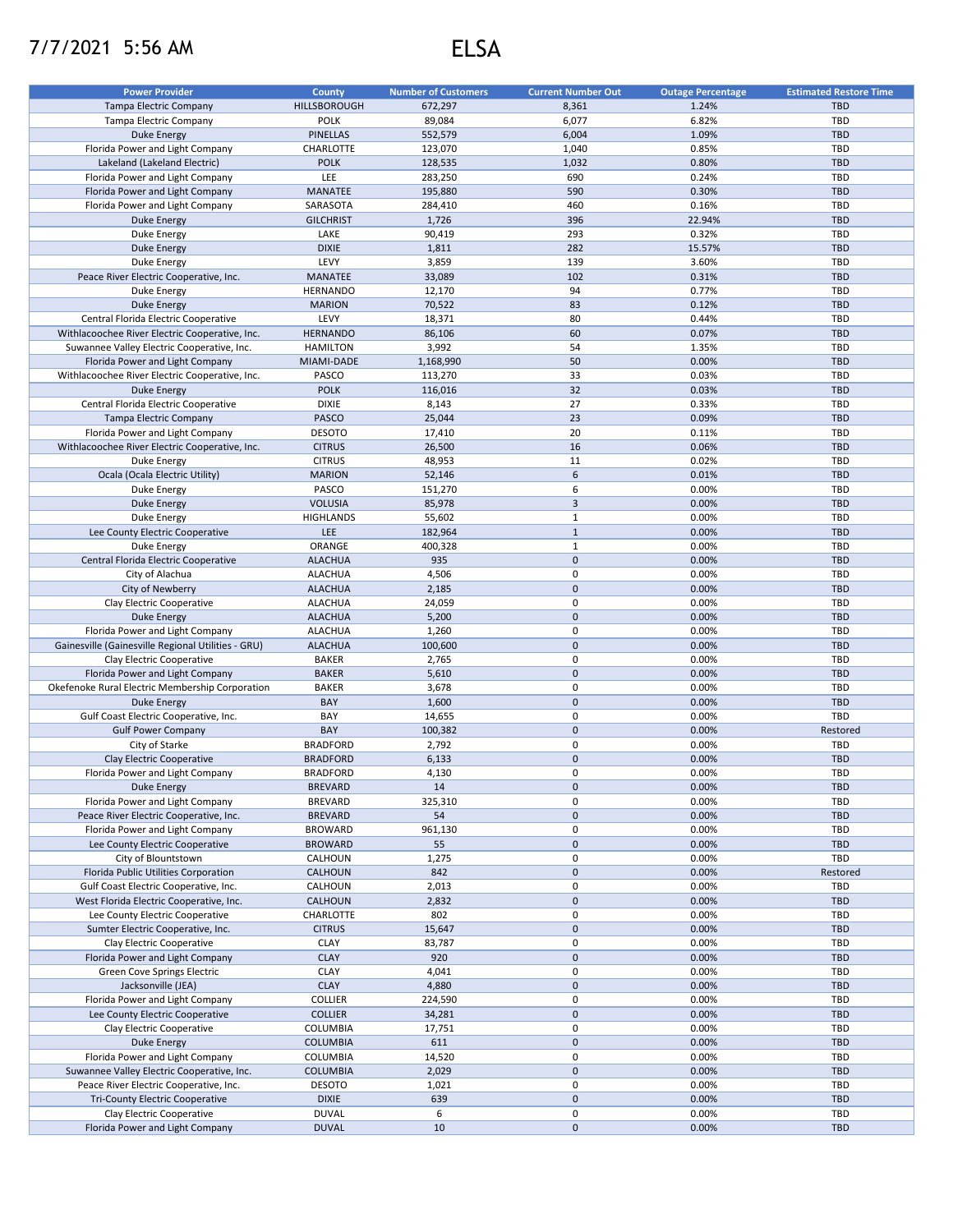## 7/7/2021 5:56 AM ELSA

|                                                                | <b>DUVAL</b>        |           | 0            | 0.00% | TBD        |
|----------------------------------------------------------------|---------------------|-----------|--------------|-------|------------|
| Jacksonville (JEA)                                             |                     | 464,250   |              |       |            |
| Jacksonville Beach (Beaches Energy Services)                   | <b>DUVAL</b>        | 18,897    | $\pmb{0}$    | 0.00% | <b>TBD</b> |
| Escambia River Electric Cooperative, Inc.                      | <b>ESCAMBIA</b>     | 3,500     | $\mathbf 0$  | 0.00% | TBD        |
| <b>Gulf Power Company</b>                                      | <b>ESCAMBIA</b>     | 151,246   | $\mathbf{0}$ | 0.00% | Restored   |
| Clay Electric Cooperative                                      | <b>FLAGLER</b>      | 3         | $\mathbf 0$  | 0.00% | <b>TBD</b> |
|                                                                |                     | 18        | $\pmb{0}$    |       | <b>TBD</b> |
| <b>Duke Energy</b>                                             | <b>FLAGLER</b>      |           |              | 0.00% |            |
| Florida Power and Light Company                                | <b>FLAGLER</b>      | 64,330    | $\pmb{0}$    | 0.00% | TBD        |
| <b>Duke Energy</b>                                             | <b>FRANKLIN</b>     | 10,511    | $\pmb{0}$    | 0.00% | <b>TBD</b> |
| Chattahoochee Electric                                         | GADSDEN             | 1,173     | 0            | 0.00% | TBD        |
| City of Havana                                                 | <b>GADSDEN</b>      | 1,455     | $\pmb{0}$    | 0.00% | <b>TBD</b> |
| City of Quincy                                                 | GADSDEN             | 4,768     | $\mathbf 0$  | 0.00% | TBD        |
|                                                                |                     |           |              |       |            |
| Talquin Electric Cooperative, Inc.                             | <b>GADSDEN</b>      | 15,220    | $\mathbf{0}$ | 0.00% | <b>TBD</b> |
| Central Florida Electric Cooperative                           | <b>GILCHRIST</b>    | 8,048     | 0            | 0.00% | TBD        |
| Clay Electric Cooperative                                      | <b>GILCHRIST</b>    | 5         | $\pmb{0}$    | 0.00% | <b>TBD</b> |
| City of Moore Haven                                            | <b>GLADES</b>       | 1,012     | $\pmb{0}$    | 0.00% | TBD        |
| Florida Power and Light Company                                | <b>GLADES</b>       | 3,580     | $\pmb{0}$    | 0.00% | <b>TBD</b> |
|                                                                |                     |           | 0            |       |            |
| Glades Electric Cooperative, Inc.                              | <b>GLADES</b>       | 3,325     |              | 0.00% | TBD        |
| <b>Duke Energy</b>                                             | <b>GULF</b>         | 6,659     | $\pmb{0}$    | 0.00% | <b>TBD</b> |
| Gulf Coast Electric Cooperative, Inc.                          | <b>GULF</b>         | 4,708     | $\pmb{0}$    | 0.00% | <b>TBD</b> |
| <b>Duke Energy</b>                                             | <b>HAMILTON</b>     | 2,966     | $\pmb{0}$    | 0.00% | <b>TBD</b> |
| City of Wauchula                                               | HARDEE              | 2,800     | $\pmb{0}$    | 0.00% | <b>TBD</b> |
|                                                                |                     |           | $\pmb{0}$    |       |            |
| <b>Duke Energy</b>                                             | <b>HARDEE</b>       | 45        |              | 0.00% | <b>TBD</b> |
| Florida Power and Light Company                                | HARDEE              | 30        | 0            | 0.00% | TBD        |
| Glades Electric Cooperative, Inc.                              | <b>HARDEE</b>       | $\pmb{0}$ | $\pmb{0}$    |       | <b>TBD</b> |
| Peace River Electric Cooperative, Inc.                         | HARDEE              | 9,570     | 0            | 0.00% | TBD        |
| City of Clewiston                                              | <b>HENDRY</b>       | 4,272     | $\pmb{0}$    | 0.00% | <b>TBD</b> |
|                                                                |                     |           |              |       |            |
| Florida Power and Light Company                                | <b>HENDRY</b>       | 10,580    | 0            | 0.00% | TBD        |
| Glades Electric Cooperative, Inc.                              | <b>HENDRY</b>       | 4,009     | $\pmb{0}$    | 0.00% | <b>TBD</b> |
| Lee County Electric Cooperative                                | <b>HENDRY</b>       | 754       | $\mathbf 0$  | 0.00% | TBD        |
| Sumter Electric Cooperative, Inc.                              | <b>HERNANDO</b>     | 191       | $\pmb{0}$    | 0.00% | <b>TBD</b> |
| Florida Power and Light Company                                | <b>HIGHLANDS</b>    | 540       | $\pmb{0}$    | 0.00% | TBD        |
|                                                                |                     |           |              |       |            |
| Glades Electric Cooperative, Inc.                              | <b>HIGHLANDS</b>    | 7,945     | $\pmb{0}$    | 0.00% | <b>TBD</b> |
| Peace River Electric Cooperative, Inc.                         | <b>HIGHLANDS</b>    | 311       | $\pmb{0}$    | 0.00% | TBD        |
| <b>Duke Energy</b>                                             | <b>HILLSBOROUGH</b> | 23        | $\pmb{0}$    | 0.00% | <b>TBD</b> |
| Peace River Electric Cooperative, Inc.                         | HILLSBOROUGH        | 1,191     | 0            | 0.00% | TBD        |
| Choctawhatchee Electric Cooperative                            | <b>HOLMES</b>       | 321       | $\pmb{0}$    | 0.00% | <b>TBD</b> |
| <b>Gulf Power Company</b>                                      | <b>HOLMES</b>       | 2,610     | 0            | 0.00% | Restored   |
|                                                                |                     |           |              |       |            |
| West Florida Electric Cooperative, Inc.                        | <b>HOLMES</b>       | 7,684     | $\pmb{0}$    | 0.00% | <b>TBD</b> |
| City of Vero Beach                                             | <b>INDIAN RIVER</b> | 0         | 0            |       | TBD        |
| Florida Power and Light Company                                | <b>INDIAN RIVER</b> | 98,800    | $\pmb{0}$    | 0.00% | <b>TBD</b> |
| Peace River Electric Cooperative, Inc.                         | <b>INDIAN RIVER</b> | 223       | $\pmb{0}$    | 0.00% | TBD        |
| Florida Public Utilities Corporation                           | <b>JACKSON</b>      | 10,523    | $\pmb{0}$    | 0.00% | Restored   |
|                                                                |                     |           |              |       |            |
| Gulf Coast Electric Cooperative, Inc.                          | <b>JACKSON</b>      | 51        | $\pmb{0}$    | 0.00% | TBD        |
| <b>Gulf Power Company</b>                                      | <b>JACKSON</b>      | 1,389     | $\pmb{0}$    | 0.00% | Restored   |
| West Florida Electric Cooperative, Inc.                        | <b>JACKSON</b>      | 13,621    | $\pmb{0}$    | 0.00% | TBD        |
| Duke Energy                                                    | <b>JEFFERSON</b>    | 4,830     | $\pmb{0}$    | 0.00% | <b>TBD</b> |
| <b>Tri-County Electric Cooperative</b>                         | <b>JEFFERSON</b>    | 3,586     | 0            | 0.00% | TBD        |
|                                                                |                     |           |              |       |            |
| Central Florida Electric Cooperative                           | LAFAYETTE           | 10        | $\pmb{0}$    | 0.00% | <b>TBD</b> |
| Duke Energy                                                    | LAFAYETTE           | 841       | $\mathbf 0$  | 0.00% | TBD        |
| Suwannee Valley Electric Cooperative, Inc.                     | LAFAYETTE           | 3,391     | $\pmb{0}$    | 0.00% | <b>TBD</b> |
| <b>Tri-County Electric Cooperative</b>                         | LAFAYETTE           | 47        | 0            | 0.00% | TBD        |
| City of Leesburg                                               | LAKE                | 24,500    | $\pmb{0}$    | 0.00% | TBD        |
| City of Mount Dora                                             | LAKE                |           | 0            | 0.00% | TBD        |
|                                                                |                     | 5,892     |              |       |            |
| Clay Electric Cooperative                                      | LAKE                | 2,284     | $\pmb{0}$    | 0.00% | <b>TBD</b> |
| Sumter Electric Cooperative, Inc.                              | LAKE                | 70,953    | 0            | 0.00% | TBD        |
| City of Tallahassee                                            | LEON                | 105,386   | $\pmb{0}$    | 0.00% | <b>TBD</b> |
| Duke Energy                                                    | LEON                | 65        | 0            | 0.00% | TBD        |
| Talquin Electric Cooperative, Inc.                             | LEON                | 25,182    | $\pmb{0}$    | 0.00% | <b>TBD</b> |
|                                                                |                     |           |              |       |            |
| City of Williston                                              | LEVY                | 1,462     | 0            | 0.00% | TBD        |
| Clay Electric Cooperative                                      | LEVY                | 671       | $\pmb{0}$    | 0.00% | <b>TBD</b> |
| Sumter Electric Cooperative, Inc.                              | LEVY                | 1,671     | 0            | 0.00% | TBD        |
| Florida Public Utilities Corporation                           | <b>LIBERTY</b>      | 769       | $\pmb{0}$    | 0.00% | Restored   |
| Talquin Electric Cooperative, Inc.                             | LIBERTY             | 3,331     | 0            | 0.00% | TBD        |
| <b>Duke Energy</b>                                             | <b>MADISON</b>      | 3,917     | $\pmb{0}$    | 0.00% | TBD        |
|                                                                |                     |           |              |       |            |
| <b>Tri-County Electric Cooperative</b>                         | <b>MADISON</b>      | 7,285     | 0            | 0.00% | TBD        |
| Central Florida Electric Cooperative                           | <b>MARION</b>       | 9         | $\pmb{0}$    | 0.00% | <b>TBD</b> |
| Clay Electric Cooperative                                      | <b>MARION</b>       | 16,459    | 0            | 0.00% | TBD        |
| Sumter Electric Cooperative, Inc.                              | <b>MARION</b>       | 61,985    | $\pmb{0}$    | 0.00% | TBD        |
| Florida Power and Light Company                                | <b>MARTIN</b>       | 93,990    | $\pmb{0}$    | 0.00% | TBD        |
|                                                                |                     |           |              |       |            |
| Homestead                                                      | MIAMI-DADE          | 24,402    | $\pmb{0}$    | 0.00% | <b>TBD</b> |
| Florida Keys Electric Cooperative                              |                     |           |              |       |            |
|                                                                | <b>MONROE</b>       | 34,187    | 0            | 0.00% | <b>TBD</b> |
| Florida Power and Light Company                                | <b>MONROE</b>       | 90        | $\pmb{0}$    | 0.00% | <b>TBD</b> |
|                                                                | <b>MONROE</b>       | 30,969    | 0            | 0.00% | <b>TBD</b> |
| <b>Keys Energy Services</b><br>Florida Power and Light Company | <b>NASSAU</b>       | 25,190    | $\pmb{0}$    | 0.00% | <b>TBD</b> |